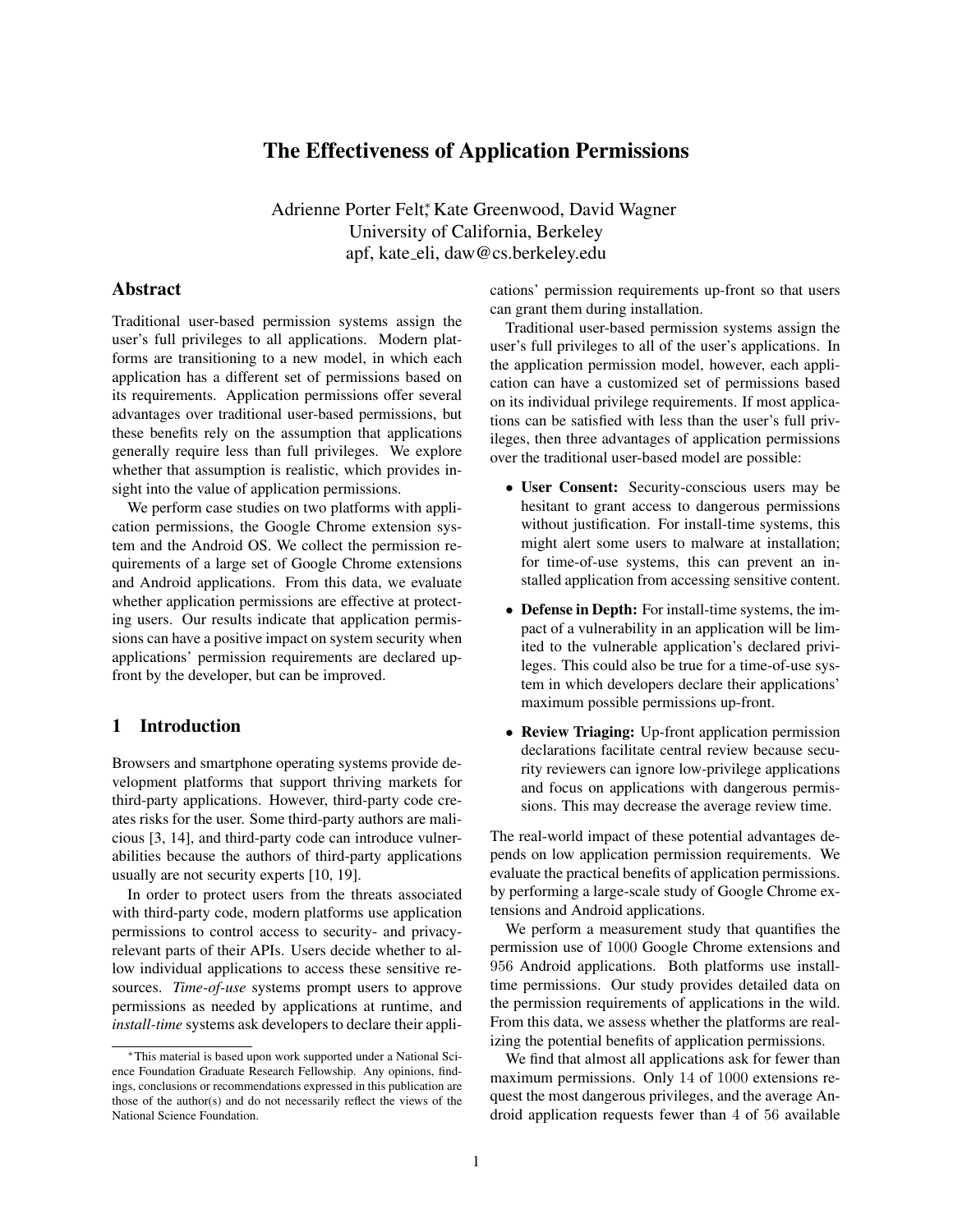dangerous permissions. In comparison, all typical desktop applications receive the equivalent of all 56 Android permissions. These results indicate that application permission systems with up-front permission declarations can decrease the impact of application vulnerabilities and simplify review. This supports the adoption of installtime permission systems. Current time-of-use platforms do not require up-front permission declarations, which means that they do not provide the same defense in depth or review triaging benefits. However, time-of-use platforms could gain these advantages by requiring developers to state the maximum set of permissions that the application will require at runtime.

Although developers use fewer than full permissions, Google Chrome and Android users are presented with at least one dangerous permission request during the installation of almost every extension and application. Warning science literature indicates that frequent warnings desensitize users, especially if most warnings do not lead to negative consequences [15, 11]. Users are therefore not likely to pay attention to or gain information from installtime permission prompts in these systems. Changes to these permission systems are necessary to reduce the number of permission warnings shown to users.

We examine the effects of developer incentives, developer error, wildcard permissions, and permission granularity on permission usage. We find that more than 10% of applications request unneeded permissions. Our results show that developers are willing to make use of fine-grained permissions, motivating a fine-grained permission design. We suggest error detection tools and other platform changes to reduce permission requests.

We view the Google Chrome and Android permission systems as case studies for the future of application permissions. Our primary contribution is a large-scale study that demonstrates the defense in depth and review triaging benefits of application permissions with up-front declarations. This motivates the addition of up-front developer permission declarations to time-of-use permission systems. We also discuss tools and changes that would improve the effectiveness of these systems. Our results should guide the design of in-progress and future permission systems, and we also provide concrete suggestions for Google Chrome and Android.

# 2 Background

Popular platforms with application permissions include Apple iOS, the Safari extension system, and Facebook. In-progress platforms with application permissions include Mozilla Jetpack, the W3C device API for web applications, and the Google installable web application platform. In this paper, we focus on the Google Chrome extension system and Android application platform, which feature install-time permissions.

### 2.1 Google Chrome Extensions

Browser extension platforms allow third-party code to run as part of the browser environment. *Extensions* change the user's browsing experience by editing web sites and changing browser behavior. All extensions are free from the official Google Chrome extension gallery.

Google Chrome extensions can have three types of components: core extensions, content scripts, and plugins. A core extension comprises the main, persistent portion of an extension. Content scripts are injected into web sites; when the page loads, the content script's JavaScript executes in the context of the site. A content script has full access to its host site's page. Core extensions and content scripts are written in JavaScript, whereas plug-ins are native executables.

The extension gallery prompts the user with a warning (e.g., Figure 1) that indicates what privileges the extension has requested:

*Plug-ins.* Plug-ins are native executables, so a plug-in grants the extension full permissions to the user's machine. The installation warning for an extension with a plug-in says the extension "can access all data on your computer." Extensions with plug-ins are reviewed.

*Browser managers.* Core extensions can access the extension API, which is a set of browser managers. Each manager is controlled with one permission. The managers include history, bookmarks, and geolocation. The browser warns that extensions with these permissions can access "your browsing history," "bookmarks," and "your physical location," respectively. Non-security relevant browser managers also exist, but their use does not prompt a warning so we do not consider them.

*Web access.* The developer must specify web permissions for content scripts and core extensions. Content script web permissions determine which domains they are installed on by default. A core extension can send XMLHttpRequests (XHRs) and inject code into the domains it has permissions for. Content script and core extension domain permissions are listed separately.

All-domain access is the broadest web permission. If either the content scripts or the core extension have alldomain access, the browser warning states that the exten-

|  | Install Last.fm free music player?<br>This extension can access: |  |
|--|------------------------------------------------------------------|--|
|  | Your data on all websites<br>Your browsing history               |  |
|  | Install<br>Cancel                                                |  |

Figure 1: Google Chrome extension installation.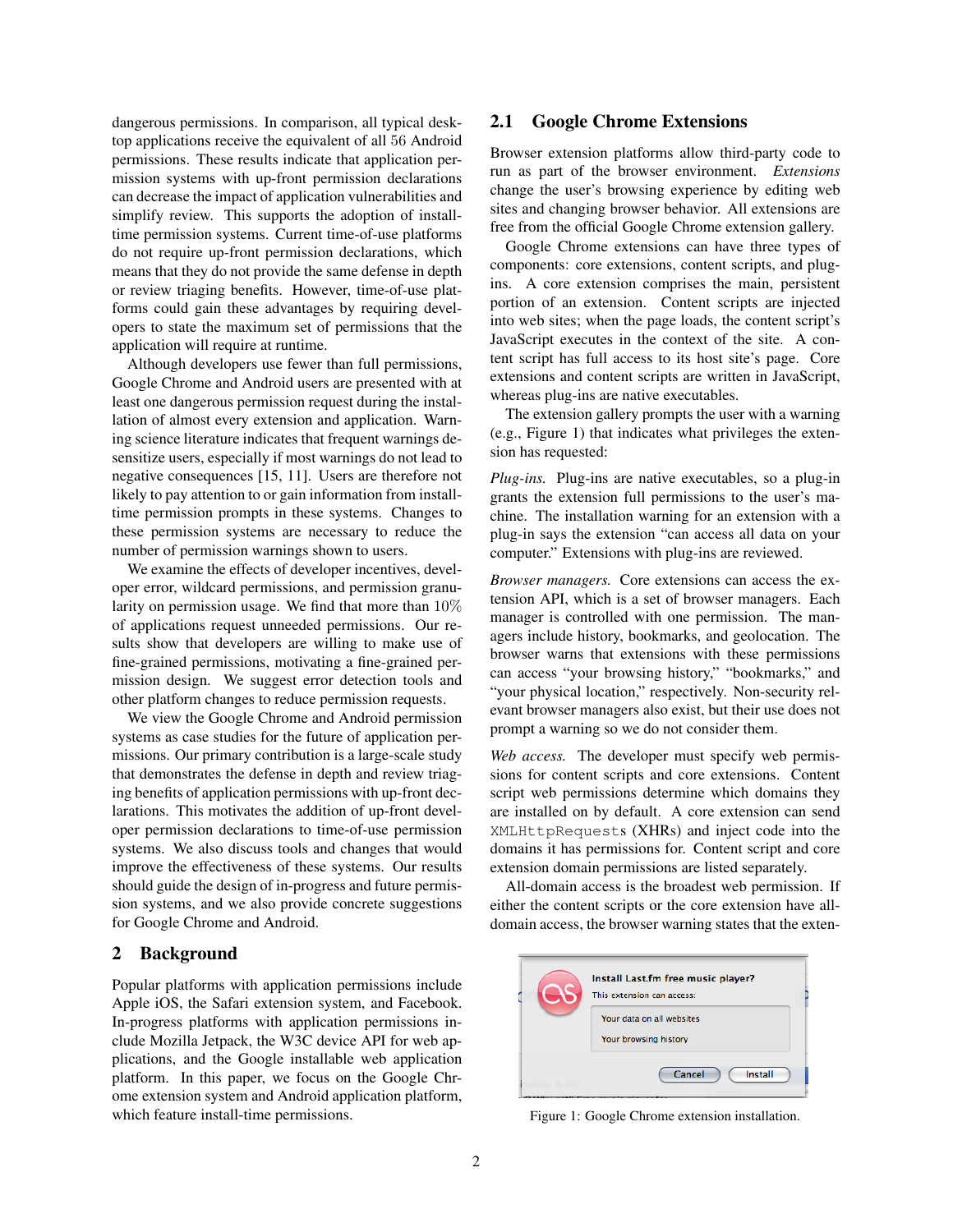

Figure 2: Android application installation.

sion "can access your data on all web sites." Alternately, a developer can list specific domains, using wildcards for protocols or subdomains (e.g.,  $\star$ :// $\star$ .bar.com). The installation warning will list the requested domains.

# 2.2 Android Applications

The Android smartphone operating system supports third-party Java applications, which can be installed by users through the Android Market. Some third-party applications are free, and some are paid. Android applications do not need to be reviewed prior to inclusion in the Android Market, although other phone vendors like RIM and Apple maintain official review processes.

Android's API provides access to phones' cameras, microphones, GPS, text messages, WiFi, Bluetooth, etc. Most device access is controlled by permissions, although large parts of the overall API are not protected by permissions. Applications can define their own extra permissions, but we only consider permissions defined by the Android OS. There are 134 permissions in Android 2.2. Permissions are categorized into threat levels:

*Normal.* API calls with annoying but not harmful consequences are protected with Normal permissions. Examples include accessing information about available WiFi networks, vibrating the phone, and setting the wallpaper.

*Dangerous.* API calls with potentially harmful consequences are protected with Dangerous permissions. These include actions that could cost the user money or leak private information. Example permissions are the ones used to protect opening a network socket, recording audio, and using the camera.

*Signature.* The most sensitive operations are protected with Signature permissions. These permissions are only granted to applications that have been signed with the device manufacturer's certificate. Market applications are only eligible for Signature permissions if they are updates to applications that were pre-installed and signed by the device manufacturer. Requests for Signature permissions by other applications will be ignored. An example is the ability to inject user events.

*SignatureOrSystem.* This category includes signed applications and applications that are installed into the /system/app folder. Typically, this only includes preinstalled applications. Advanced users who have rooted their phones [9] can manually install applications into this folder, but the official Market installation process will not do so. Requests for SignatureOrSystem permissions by other applications will be ignored. For example, these permissions protect the ability to turn off the phone.

The Android Market displays a permission prompt to the user during installation for Dangerous permissions (e.g., Figure 2). Warnings for Dangerous permissions are grouped into functionality categories. For example, all Dangerous permissions related to location are displayed as part of the same location warning. Normal permissions can be viewed once the application is installed but are hidden behind a collapsed drop-down menu. Signature/System permissions are not displayed to users at all.

# 3 Permission Prevalence

We examine the frequency of permission requests in Google Chrome extensions and Android applications. These results should be compared to traditional systems that grant all applications full privileges.

# 3.1 Chrome Extensions

We study the 1000 "most popular" extensions, as ranked in the official Google Chrome extension gallery<sup>1</sup>. Of these, the 500 most popular extensions are relevant to user consent and application vulnerabilities because they comprise the majority of user downloads. The 500 less popular extensions are installed in very few browsers, but they are relevant to reviewers because reviewers would need to examine all extensions in the directory. Table 1 provides an overview of our results.

### 3.1.1 Popular Extensions

Of the 500 most popular extensions, 91.4% ask for at least one security-relevant permission. This indicates that nearly every installation of an extension generates at least one security warning<sup>2</sup>.

<sup>&</sup>lt;sup>1</sup>We crawled the directory on August 27, 2010.

<sup>2</sup>We discovered that Google Chrome sometimes fails to generate a warning for history access. The bug has been fixed for new versions [7]. Our analysis assumes that all requests for history access correctly generate a warning. The bug affects 5 of extensions in our set.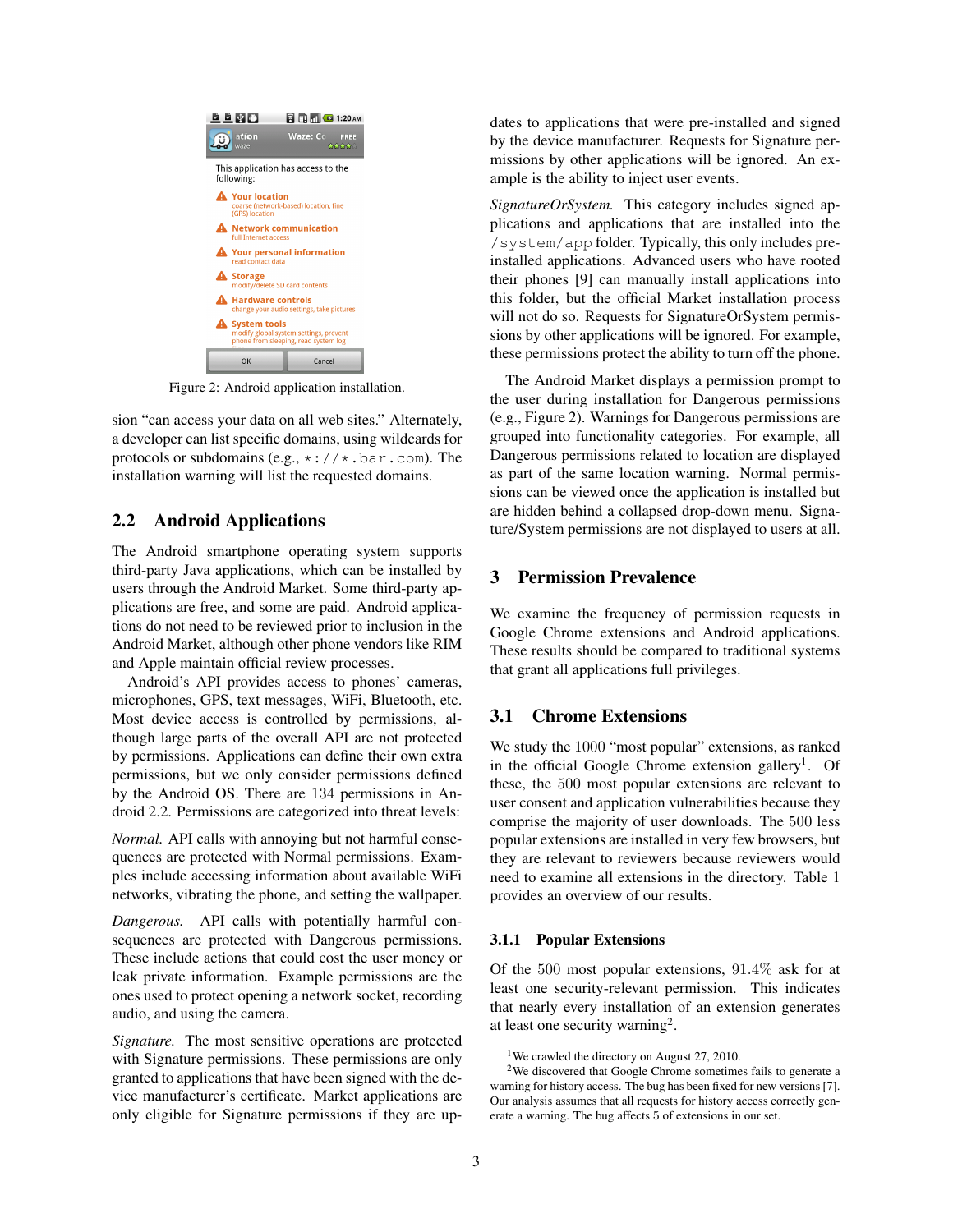| Permission         | Popular  | Unpopular |  |
|--------------------|----------|-----------|--|
| Plug-ins           | 2.80%    | $0.00\%$  |  |
| Web access         | 82.0%    | $60.8 \%$ |  |
| All domains        | 51.6%    | 21.8%     |  |
| Specific domains   | 30.4%    | 39.0%     |  |
| Browser manager(s) | $74.8\%$ | $43.4\%$  |  |

Table 1: We measure the prevalence of permissions in 1000 Google Chrome extensions, split into the 500 most popular and 500 less popular. For web access, we report the highest permission of either the content script or core extension.

*Plug-ins.* Only 14 of the 500 extensions include plug-ins.

*Browser managers.* The majority of security warnings are caused by the window manager, which is requested by almost 75% of the 500 extensions. Requesting access to the window manager generates a warning about history access because history is indirectly available through the window manager. The bookmark and geolocation managers are requested infrequently: 44 times and once, respectively.

*All domains.* Half of the 500 extensions request alldomain access for either content scripts or the core extension.  $52\%$  request access to all http sites, and  $42\%$ ask for all https sites.

*Specific domains.* One-third of extensions only request a set of specific domains. This reduces the attack surface and removes the possibility that an extension is snooping on sensitive web data.

*No warning.* Only 43 of the 500 extensions do not request access to a security-relevant permission. 38 do not ask for any permissions at all; they load normal web sites into their extension windows or apply "themes" to the user interface. The remainder use browser managers that are not relevant to privacy or security.

#### 3.1.2 Unpopular Extensions

Not all of the extensions listed in the "most popular" directory ranking are popular. After approximately the first 500 of 1000 popularity-ranked extensions, the number of users per extension abruptly decreases, and applications are no longer ranked solely according to the number of users. (Although the ranking algorithm is private, we believe it incorporates time.) Figure 3 shows the transition. 16.2% of the bottom 500 extensions have fewer than ten users. These 500 low-ranked extensions are of uneven quality. E.g., two of them are unaltered versions of the example extension on the developer web site.

Table 1 presents the results of our survey of the 500 less popular extensions. 71.6% of the less popular extensions have at least one security-relevant permission. When compared to the top 500 extensions, the unpopu-



Figure 3: Users per extension. We omit the first 200 for graph clarity; the most popular extension has 1.3M users.

lar extensions request far fewer permissions than popular extensions. We hypothesize that this is because less popular extensions offer less functionality. All of the differences are significant at a 1% significance level.

Unranked extensions are strictly less popular than the unpopular extensions in our data set. If one were to review the remaining 5, 696 unranked Google Chrome extensions, we expect their permission requirements would be equivalent to or less than the permission requirements of these 500 unpopular applications. We note with caution that future studies on permissions need to consider the effect of popularity. E.g., a study that looks at the full set of 6, 696 extensions to evaluate warning frequency would would likely underestimate the number of warnings that users see in practice by approximately 20%.

#### 3.1.3 Evaluation

User Consent. Nearly all popular extensions (91% of the top 500) generate at least one security warning, which decreases the value of the warnings. History and alldomain permissions are requested by more than half of extensions; users have no reason to be suspicious of extensions with these permissions because they are not anomalous. However, warnings about plug-ins are rare and therefore potentially notable.

Defense in Depth. This study shows that the permission system dramatically reduces the scope of potential extension vulnerabilities. A negligible number of extensions include plug-ins, which means that the typical extension vulnerability cannot yield access to the local machine. This is a significant improvement over the Firefox and Internet Explorer extension systems, which provide *all* extensions with access to the local file system. We also find that all-domain access is frequent but not universal: 18% of popular extensions need no web access, and 30.4% only need limited web access. This means that the permission system prevents *half* of popular extensions from having unnecessary web privileges.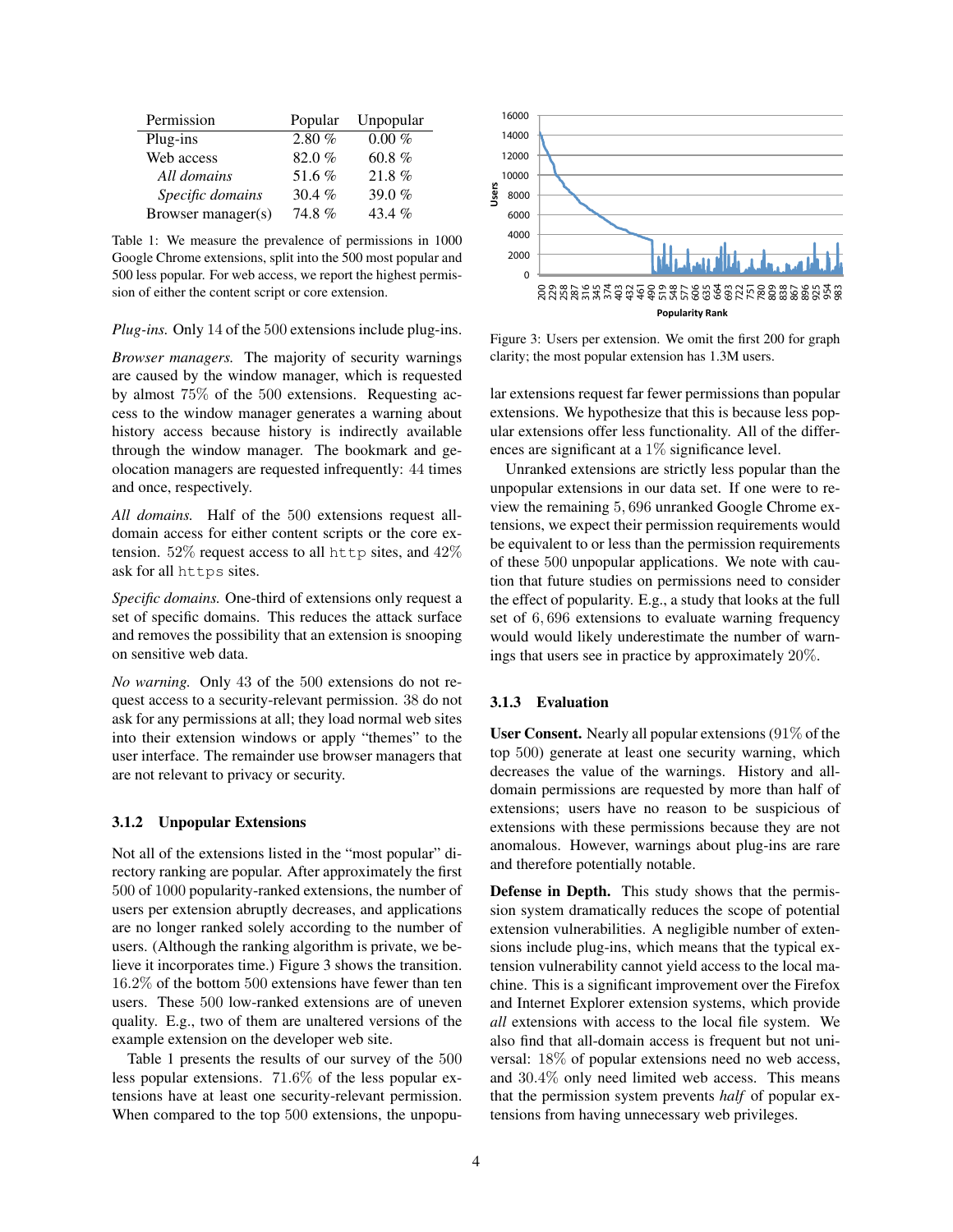Review Triaging. Of the 1000 extensions in our study, only 1.4% require review under current Google Chrome review triaging procedures. (It should be noted, however, that we do not know how many extensions requiring review were submitted to the directory.) These results suggest that the Firefox extension review process could be significantly streamlined if Mozilla were to adopt a similar permission system. Reviewers could indisputably ignore 28% of submitted extensions regardless of the exact triaging criteria, based on the number of less-popular extensions with no security-relevant permissions.

### 3.2 Android Applications

We survey 100 paid and 856 free applications from the Android Market<sup>3</sup>. For the paid applications, we selected the 100 most popular. The free set is comprised of the 756 most popular and 100 most recently added applications. Unlike Google Chrome extensions, we observe no differences between popular and recently added free applications, so we present them together. It is possible that we do not see a popularity bias in Android applications because of differences in the developer communities and entrance barriers. We do not compare applications based on their categories in the Android Market; the categories are loosely defined and include a wide variety of different functionality [1]. Although Android applications written by the same developer could collude, we consider each application's permissions independently. Legitimate developers have no incentive to hide communication and circumvent permission warnings.

#### 3.2.1 Dangerous Permissions

We are primarily concerned with the prevalence of Dangerous permissions, which are displayed as a warning to users during installation and can have serious security ramifications if abused. We find that 93% of free and 82% of paid applications have at least one Dangerous permission, i.e., generate at least one permission prompt.

Android permissions are grouped into functionality categories, and Table 1(a) shows how many applications use at least one Dangerous permission from each given category. This provides a relative measure of which parts of the protected API are used by applications. All of the permissions in a category display the same permission prompt, so Table 1(a) also indicates how often users see each type of permission request.

A small number of permissions are requested very frequently. Table 1(b) shows the most popular Dangerous permissions. In particular, the INTERNET permission is heavily used. We find that 14% of free and 4% of paid applications request INTERNET as their only Dangerous



Figure 4: Percentage of paid and free applications with *at least* the given number of Dangerous permissions.

permission. Barrera et al. hypothesize that free applications often need the INTERNET permission only to load advertisements [1]. The disparity in INTERNET use between free and paid applications supports this hypothesis, although it is still the most popular permission for paid applications.

The prevalence of the INTERNET permission means that most applications with access to personal information also have the ability to leak it. For example, 97% of the 225 applications that ask for ACCESS FINE LOCATION also request the INTERNET permission. Similarly, 94% and 78% of the respective applications that request READ CONTACTS and READ CALENDAR also have the INTERNET permission. We find that significantly more free than paid applications request both Internet access and location data, which possibly indicates widespread leakage of location information to advertisers in free applications. This corroborates a previous study that found that 20 of 30 randomly selected free applications send user information to content or advertisement servers [5].

Although many applications ask for at least one Dangerous permission, the number of permissions required by an application is typically low. Even the most highly privileged application in our set asks for 26 permissions, which is less than half of the available 56 Dangerous permissions. Figure 4 shows the distribution of Dangerous permission requests. Paid applications use an average of 3.99 Dangerous permissions, and free applications use an average of 3.46 Dangerous permissions.

#### 3.2.2 Signature and System Permissions

Applications can request Signature and SignatureOrSystem permissions, but the operating system will not grant the request unless the application has been signed by the device manufacturer (Signature) or installed in the /system/app folder (System). It is pointless for a typical application to request these permissions because the permission requests will be ignored.

<sup>&</sup>lt;sup>3</sup>The applications were collected in October 2010.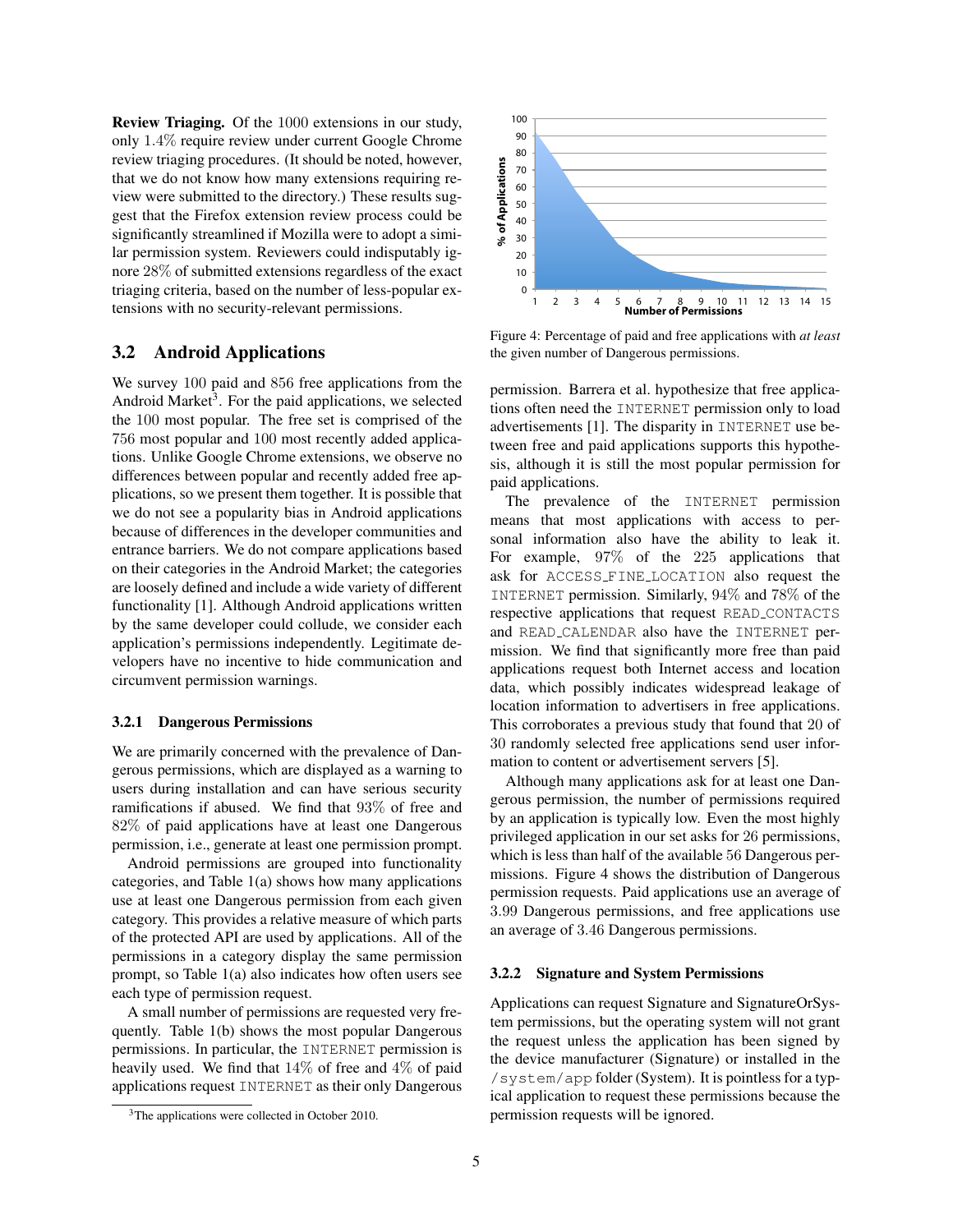| (a) Trevalence of Bangerous permissions, by early $\alpha$ , |          |        | (b) The most frequent Bangerous permissions and their categories. |          |         |  |
|--------------------------------------------------------------|----------|--------|-------------------------------------------------------------------|----------|---------|--|
| Category                                                     | Free     | Paid   | Permission (Category)                                             | Free     | Paid    |  |
| NETWORK**                                                    | $87.3\%$ | 66 %   | INTERNET**<br>(NETWORK)                                           | $86.6\%$ | 65 %    |  |
| SYSTEM_TOOLS                                                 | 39.7 $%$ | 50 %   | WRITE_EXTERNAL_STORAGE**<br>(STORAGE)                             | 34.1 $%$ | 50 %    |  |
| $STORAGE**$                                                  | 34.1 $%$ | 50 %   | ACCESS_COARSE_LOCATION ** (LOCATION)                              | 33.4 $%$ | 20%     |  |
| LOCATION **                                                  | 38.9 $%$ | $25\%$ | READ_PHONE_STATE (PHONE_CALLS)                                    | 32.1 $%$ | $35\%$  |  |
| PHONE_CALLS                                                  | 32.5 $%$ | 35 $%$ | WAKE_LOCK** (SYSTEM_TOOLS)                                        | $24.2\%$ | 40%     |  |
| PERSONAL_INFO                                                | $18.4\%$ | 13 $%$ | ACCESS_FINE_LOCATION (LOCATION)                                   | $23.4\%$ | 24%     |  |
| HARDWARE_CONTROLS                                            | $12.5\%$ | 17 %   | READ_CONTACTS (PERSONAL_INFO)                                     | 16.1 $%$ | 11 $%$  |  |
| COST_MONEY                                                   | 10.6 $%$ | 9%     | WRITE_SETTINGS (SYSTEM_TOOLS)                                     | 13.4 $%$ | $18 \%$ |  |
| MESSAGES                                                     | $3.7\%$  | $5\%$  | GET_TASKS* (SYSTEM_TOOLS)                                         | 4.4 $%$  | 11 %    |  |
| ACCOUNTS                                                     | $2.6\%$  | $2\%$  |                                                                   |          |         |  |
| DEVELOPMENT_TOOLS                                            | $0.35\%$ | $0\%$  |                                                                   |          |         |  |

(a) Prevalence of Dangerous permissions, by category.

(b) The most frequent Dangerous permissions and their categories.

Table 2: Survey of 856 free and 100 paid Android applications. We indicate significant difference between the free and paid applications at  $1\%$  (\*\*) and  $5\%$  (\*) significance levels.

As far as we are aware, none of the paid applications in our data set are signed or distributed by device manufacturers. Three of the paid applications request Signature permissions, and five request SignatureOrSystem permissions. Of the free applications, 25 request Signature permissions, 30 request SignatureOrSystem permissions, and four request both. We have found four of the aforementioned free applications pre-installed on phones; the remainder will not receive the permissions on a typical device. Requests for unobtainable permissions may be developer error or leftover from testing.

#### 3.2.3 Evaluation

User Consent. Nearly all applications (93% of free and 82% of paid) ask for at least one Dangerous permission, which indicates that users are accustomed to installing applications with Dangerous permissions. The INTERNET permission is so widely requested that users cannot consider its warning anomalous. Security guidelines or anti-virus programs that warn against installing applications with access to both the Internet and personal information are likely to fail because almost all applications with personal information also have INTERNET.

Several important categories are requested relatively infrequently, which is a positive finding. Permissions in the PERSONAL INFO and COST MONEY categories are only requested by a fifth and a tenth of applications, respectively. The PERSONAL INFO category includes permissions associated with the user's contacts, calendar, etc.; COST MONEY permissions let applications send text messages or make phone calls without user confirmation<sup>4</sup>. Users have reason to be suspicious of applications that ask for permissions in these categories. However, users may not notice these rare warnings because the overall rate is so high.

Defense in Depth. Given the prevalence of Dangerous permissions, an application vulnerability is likely to occur in an application with at least one Dangerous permission. However, the average Android application is much less privileged than a traditional operating system program. Every desktop Windows application has full privileges, whereas no Android application in our set requests more than half of the available Dangerous permissions. A majority of the Android applications ask for less than seven, and only 10% have access to functionality that costs the user money. This is a significant improvement over the traditional full-privilege, user-based approach.

Review Triaging. A hypothetical review process could exempt applications that do not have Dangerous permissions. Unfortunately, this alone would not reduce reviewer workload much. Only 18% of paid and 7% of free applications would be exempt from review. To improve this, a review process could also exclude applications whose only Dangerous permission is INTERNET. An application with only the INTERNET permission cannot leak sensitive personal information because reading user data requires a second permission. This would increase the number of exempt applications to 22% of paid and 21% of free applications.

### 4 Reducing Application Privileges

Our application survey indicates that up-front permission declarations can promote defense in depth security and provide moderate review triaging advantages. However, a large number of applications still ask for dangerous permissions. Decreasing the number of privileges that applications require to function will improve the utility of permissions. We investigate factors that influence permission requirements and present corresponding suggestions for reducing the frequency of permission usage.

<sup>4</sup>The separate PHONE CALLS category contains permissions that modify telephony state but do not cost the user money.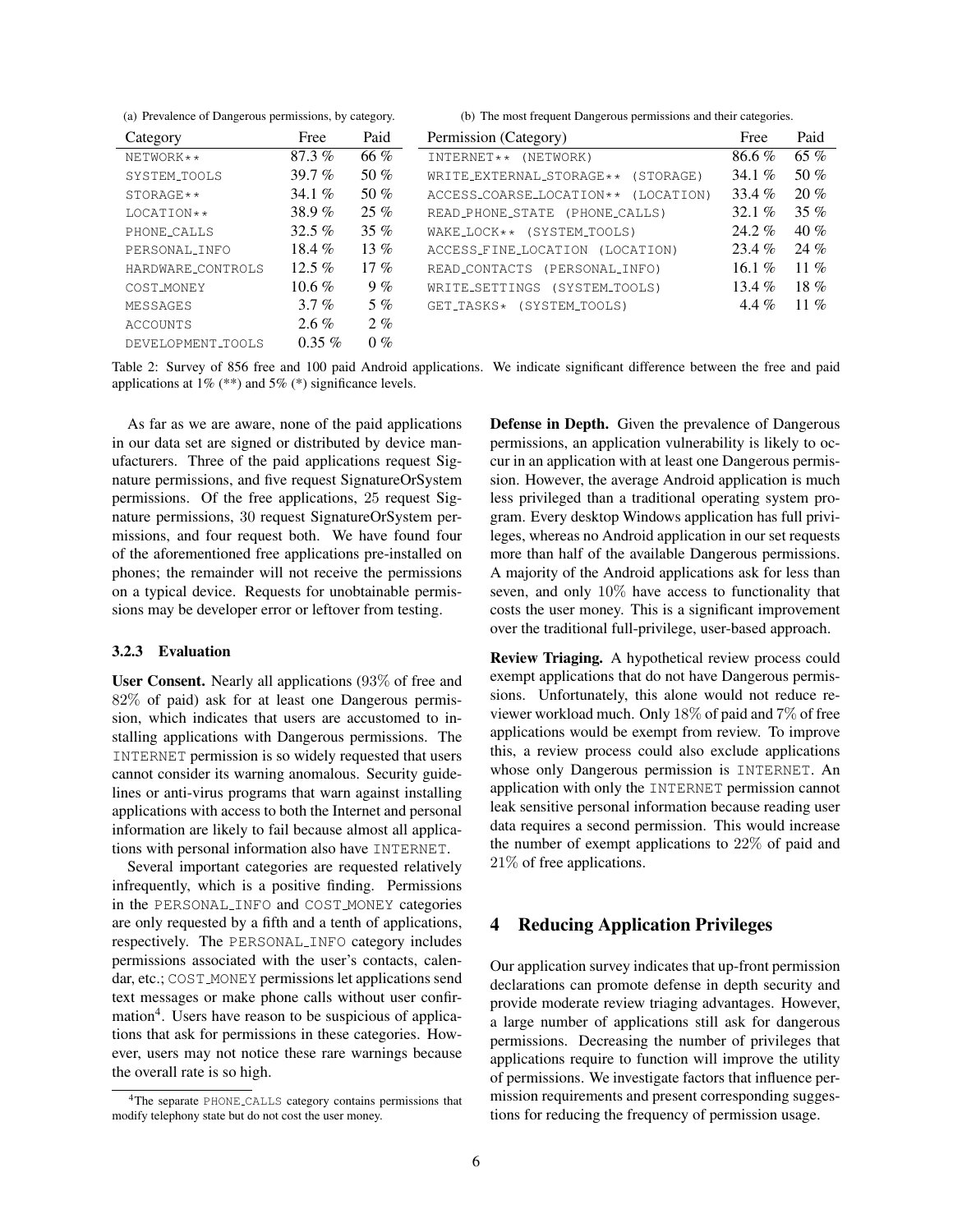# 4.1 Developer Incentives

Developer incentives can encourage or discourage permission requests. Current incentives include the length of the review process, how the automatic update system treats additional permissions, and pressure from users.

Review Process. Formal review can delay an application's entrance into the directory. Developers are often concerned about the length of the review process [13]. If dangerous permissions increase the review time (and a lack of dangerous permissions decreases it), then developers have an incentive to use as few permissions as necessary. Google Chrome extensions have to undergo a review process if they include plug-ins, which incentivizes developers to not use plug-ins. Other platforms could adopt similar review systems or institute a timed delay for applications with more permissions.

Pressure From Users. The ultimate goal of a developer is to reach as many users as possible. If users are hesitant to install applications with certain permissions, then developers are motivated to avoid those permissions. Users can express their dislike of permission requests in application comments and e-mails to the developer.

We read the user comments for 50 randomly selected Google Chrome extensions with at least one permission. Of the 50 extensions, 8 (15%) have at least one comment questioning the extension's use of permissions. The percentage of comments pertaining to permissions ranges widely, from 1 of 2 to 5 of 984. A majority of the permission comments refer to the extension's ability to access browsing history. Several commenters state that the permission requests are preventing them from installing an application, e.g., "Really would like to give it a try. ... But why does it need access to my history? I hope you got a plausible answer because I really would like to try it out." These comments indicate that a small number of users are pressuring developers to use fewer permissions.

Additionally, developers of 3 of the 50 extensions descriptions include an explanation of their permission usage. This indicates that these developers are concerned about user reactions to permission requests.

Automatic Updates. Android and Google Chrome automatically update applications as they become available, according to user preferences. However, automatic updates do not proceed for applications whose updates request more permissions. Instead, the user needs to manually install the update and approve the new permissions; in Android, this amounts to several additional screens. This incentivizes developers to request unnecessary permissions in in case later versions require the permissions. If update UIs were improved to minimize the user effort required to update applications with new permissions, this disincentive might be eliminated.

# 4.2 Developer Error

Developers may ask for unnecessary permissions due to confusion or forgetfulness. We explore the prevalence of developer error. Tools that help developers select correct permissions could reduce application privileges without requiring any changes to the permission system itself.

### 4.2.1 Errors in Google Chrome Extensions

Browser Managers. We count the extensions that request browser managers but do not use them. About half of the extensions in our set of 1000 "popular" extensions request access to security-relevant browser managers. We search their source code (including remotely sourced scripts) for references to their requested browser managers. 14.7% of the 1000 extensions are overprivileged by this measure because they request access to managers that they never use. It is possible for an extension to name a browser manager without explicitly including the name as a string  $(e.g., "book"+"marks");$ we examined a random sample of 15 overprivileged extensions and found no evidence of developers doing this.

Domains. We also review fifty randomly selected extensions for excessive domain access (see Appendix A). For each extension, we compare the permissions it requests with the domains needed to implement its functionality, which we determine by manually exercising the user interface and consulting its source code when necessary. We find that 41 of the 50 extensions request access to web data, and 7 of those are overprivileged: 5 request too many domain permissions for their core extensions, and 2 install content scripts on unnecessary domains.

The reasons for overprivilege are diverse. One example is "PBTweet+", which requests web access for a nonexistent core extension; other examples are "iBood" and "Castle Age Autoplayer", which request access to all domains even though they only interact with iBOOD and Facebook, respectively.

"Send using Gmail (no button)" demonstrates a common error, which is that developers sometimes request access to all and specific domains in the same list. We find that an additional 27 of the 1000 popularityranked extensions also make this mistake. This is a conservative measure of wildcard-induced error; subdomain wildcards can feature the same mistake, like asking for both http://www.example.com and http://\*.example.com.

#### 4.2.2 Errors in Android Applications

We manually review the top free and top paid application from eighteen Android Market categories (see Appendix A for a list). For each of the applications, we compare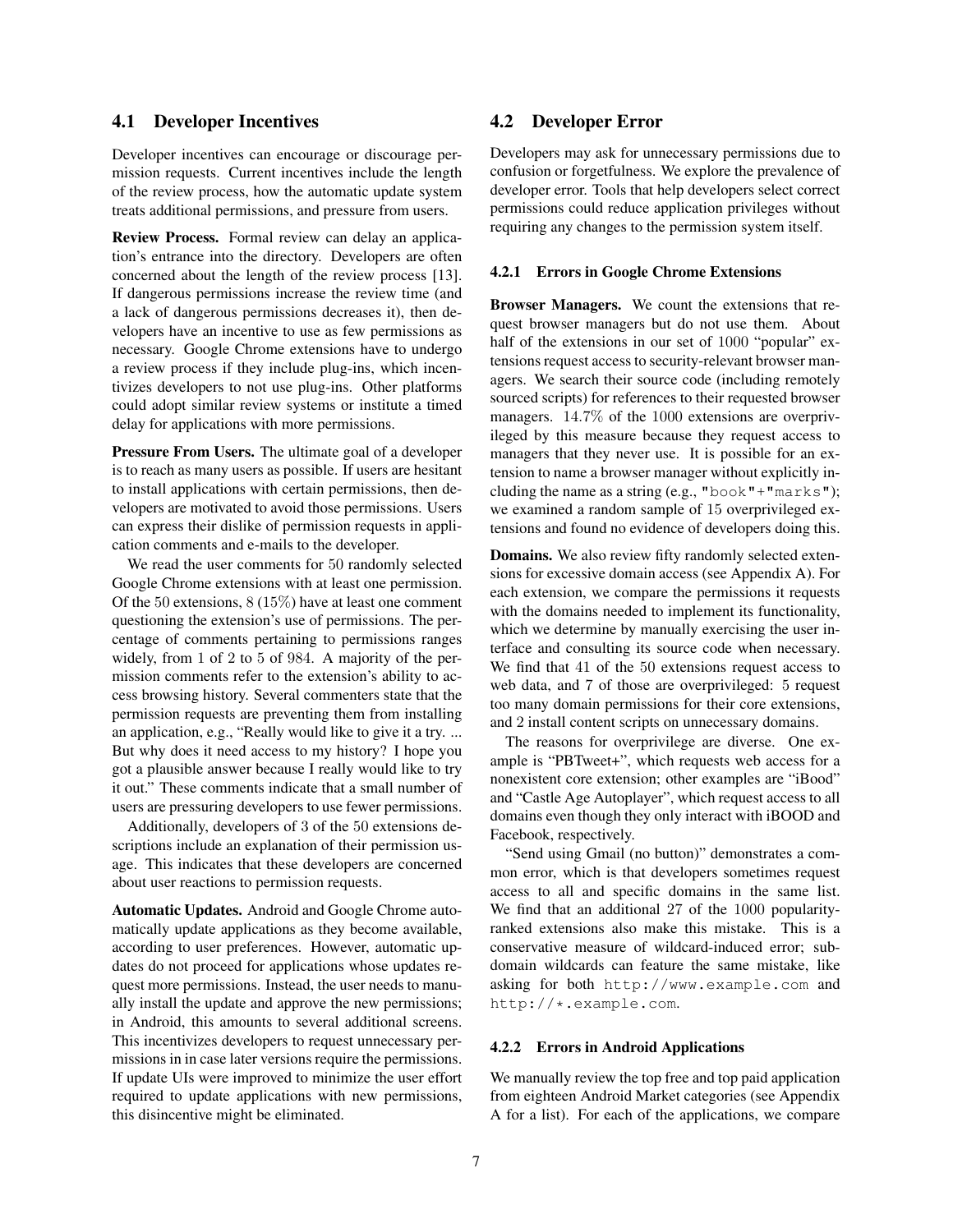its functionality to the permissions it requests. To determine an application's functionality requirements, we exercise the user interface. Android's permission documentation is incomplete; when we were unable to determine whether functionality requires permissions, we conservatively assumed it does.

Of the 36 applications, 4 are overprivileged. Unnecessary INTERNET permissions account for three of the overprivileged applications. One of the developers may have done this with the mistaken belief that launching the browser requires the INTERNET permission, since that is how the application interacts with the Internet. The fourth overprivileged application requests ACCESS FINE LOCATION unnecessarily.

In addition to the four overprivileged applications, another four could re-implement the same functionality without the INTERNET permission. For example, "DocsToGo" provides the ability to update the application over the Internet even though that functionality is already provided by the Android Market, and "Jesus Hates Zombies" could store its small set of static resources locally.

#### 4.2.3 Tools for Error Reduction

As far as we are aware, none of the prominent platforms with install-time permissions provide developer tools to detect unnecessary permissions. We recommend that future platforms provide developers with tools to guide the writing of permission declarations. Such a tool could help reduce privileges by aiding developers in correct permission selection. The tool could run whenever an application is submitted to the directory, or it could be provided to developers as part of the development or packaging process. If unnecessary permissions are found, the developer could be prompted to remove them.

Our Google Chrome extension overprivilege detection tool is simple but sufficient to find some types of errors. As shown in Section 4.2.1, a JavaScript text search is sufficient to remove unnecessary browser manager permissions from 147 of the 1000 popularity-ranked extensions. Our text search has a small number of false positives; e.g., we found three extensions that only contain references to browser managers in remotely sourced scripts. However, a developer can disregard a warning if she feels it is incorrect. Our tool also detects simple redundant wildcard errors and asks the developer to remove the broad wildcard in favor of the more specific domain. Detecting the larger problem of overly broad domain requests is a challenging open problem for future research in JavaScript program analysis.

A similar Android tool could analyze applications to find all Android API calls, and from that deduce what permissions the applications need. The tool could ask the developer to discard permissions that are not required



Figure 5: The number of content script specific domain lists with *at least* a given length. Note the non-linear x-axis.

by any of the API calls. The tool cannot completely replace developers; developers must still edit their permission requirements if they want to include additional permissions for inter-application interactions. (Applications can choose to only accept messages from applications with certain permissions.) Unfortunately, incomplete documentation currently prevents this tool from being built; the documentation does not completely state which API calls require which permissions. Experimentally determining the permission-API relationship is an active area of future research.

# 4.3 Wildcards

Domain access in the Google Chrome extension system relies on wildcards. A developer can write <all\_urls> or  $\star$ :// $\star$ / $\star$  and gain access to all domains, or she can define a list of specific domains. When it is not feasible for a developer to list all possible subdomains, she can use wildcards to capture multiple subdomains. However, a developer might choose to use a wildcard even though it includes more privileges than the application requires.

Compliance. To determine whether developers are willing to write specific domain lists when they can more easily request access to all domains, we evaluate the prevalence of specific domain lists in the 1000 popularity-ranked extensions. Of the 714 extensions that need access to web data, 428 use a specific domain list for either a content script or core extension. This is a surprising and positive finding: 60% of developers whose extensions need web access choose to opt in to domain restrictions for at least one component. However, 367 extensions also have at least one component that requests full domain access. (An extension with multiple content scripts might request full domain access for some scripts but place restrictions on others.)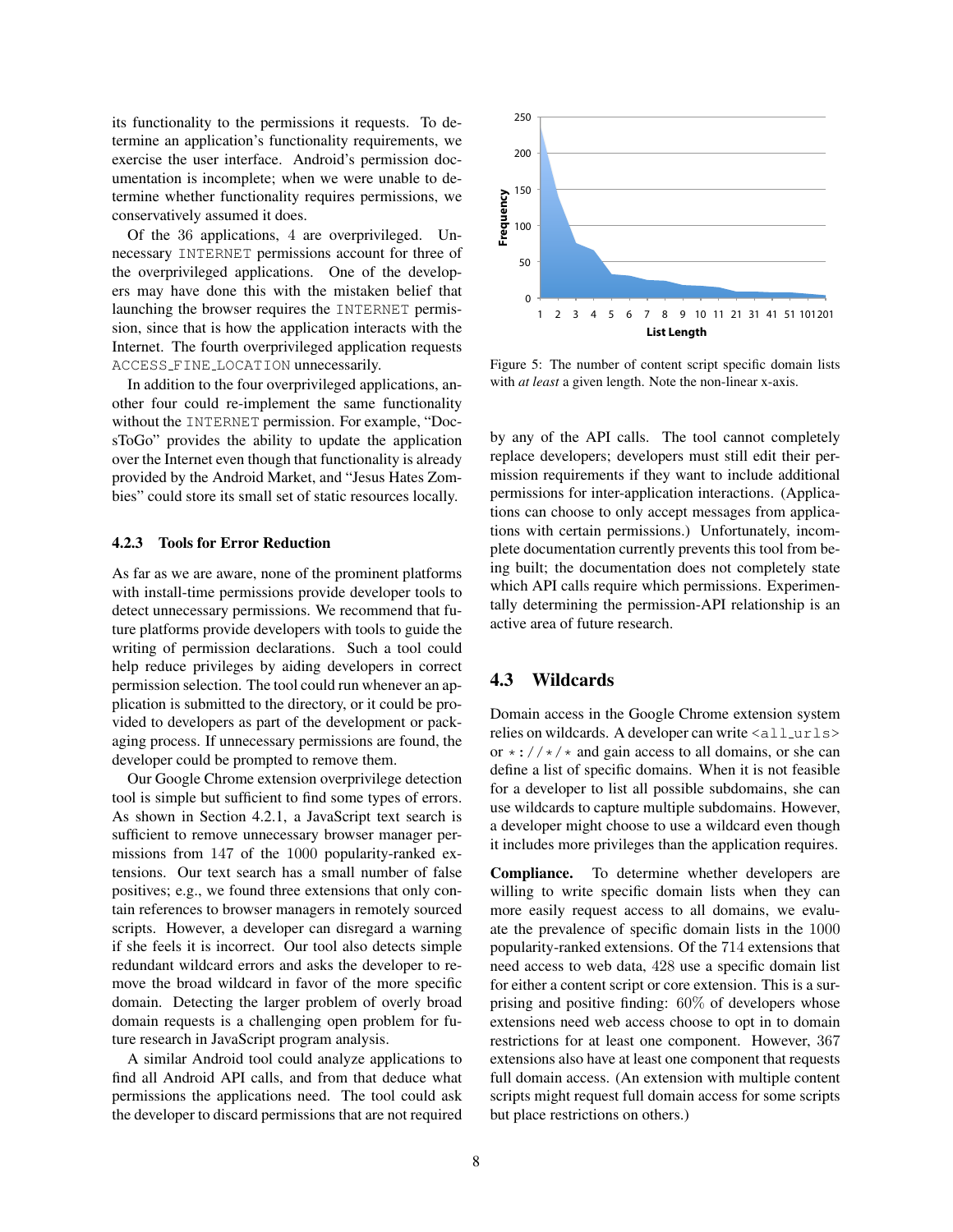Developer Effort. We suspect that developers will default to requesting all-domain access if the number of specific domains in the list grows too high. To examine this further, we consider the 237 content scripts that use specific domain lists. The lists are short: only 31 are longer than five. Figure 5 presents the distribution. This indicates that most developers either request a very small number of domains or opt to request full domain access, with few in-between. However, six developers wrote eight lists that are longer than fifty domains. These outliers result from developers internationalizing their extensions by repeating the same domains with different suffixes; wildcards cannot be used to represent suffixes because the domains may have different owners.

Noncompliance. Section 4.2 describes a manual analysis of fifty extensions. Five of those extensions are overprivileged due to improper wildcard use. Two of the developers choose to request all-domain access rather than write specific domain lists, two write specific domain lists but unnecessarily use wildcards for subdomains, and one incorrectly requests all-domain access alongside specific domains. In other words,  $10\%$  of the extensions with web access request excessive permissions because their developers are unable or unwilling to write sufficiently specific domain lists.

In summary, our findings are twofold. We show that 60% of extension developers write at least one specific domain list. This demonstrates that the option to write specific domain lists is a worthwhile part of a declarative permission system. On the other hand, 40% of developers whose extensions need web access do not write any specific domain lists. Furthermore, our manual analysis indicates that 10% of extensions with web access use wildcards improperly.

# 4.4 Permission Granularity

If a single permission protects a diverse set of API calls, then an application seeking to use only a subset of that functionality will be overprivileged. Separating a coarse permission into multiple permissions can improve the correlation between permissions and application requirements. On the other hand, excessively fine-grained permissions would burden developers with a large list of permissions required to perform simple actions.

### 4.4.1 Google Chrome Browser Managers

At the time of our study, Google Chrome extension permissions were at the granularity of a browser manager: one permission per entire browser manager. This posed a problem for the window manager, which includes some methods that provide indirect access to history via the location property of loaded windows. Using the window manager generated history warnings, regardless of whether the extension used any of the methods that provide access to the location property.

The fact that the window manager caused a history warning was confusing to users and developers. Consider this quote from the developer of *Neat Bookmarks*:

Installing this extension will ask for permission to access your browsing history, which is totally useless, not used and not stored by the extension at all. Not really sure why 'History' is part of 'Bookmarks' in the Chrome browser.

The developer is so confused by the history warning that he or she believes it is caused by the extension's use of the bookmark manager, rather than the window manager.

Since the time of our study, the window manager has been changed so that certain methods do not require any permission. Consequently, developers can access some non-history-related functionality without acquiring a permission that shows users the history warning.

#### 4.4.2 Fine-Grained Android Permissions

We evaluate whether Android's fine-grained permissions are an improvement over a coarser-grained alternative.

Categories. Android permission categories are highlevel functionality groups. Categories are comprised of multiple permissions, which developers must request individually. A coarse-grained permission system might simply have one permission per category, but Android subdivides each category into multiple finer-grained permissions. We find that no application (out of 956) requires all of the permissions in any category except STORAGE, a category with only one permission. This demonstrates that coarse-grained permissions at the category level would overprivilege all extensions.

Read/Write. Android controls access to data with separate read and write permissions. For example, access to contacts is governed by READ CONTACTS and WRITE CONTACTS. We find that 149 applications request one of the contacts permissions, but none requests both. 10 of 19 applications with calendar access request both read and write permissions. Text messages are controlled by three primary permissions; only 6 of the 53 applications with text message permissions request all three. These results demonstrate that separate read and write permissions reflect application requirements better than coalesced permissions would.

Location. Location is separated into "fine" and "coarse" permissions, referring to the precision of the location measurement. ACCESS FINE LOCATION governs GPS location, and cell location is controlled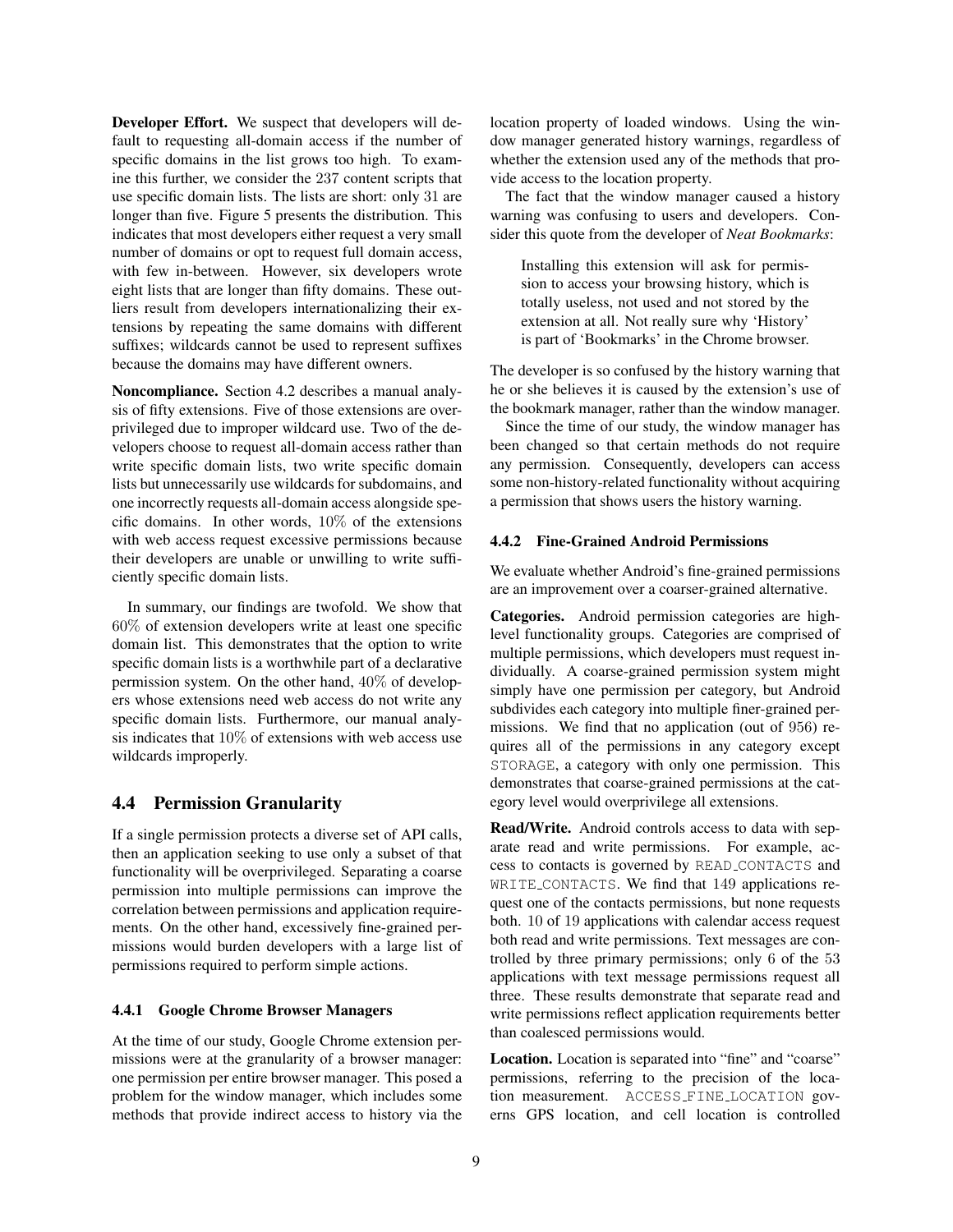by ACCESS COARSE LOCATION. 358 applications request at least one of the location permissions; 133 request only ACCESS COARSE LOCATION. This indicates that 37% of applications that need to know the user's location are satisfied with a "coarse" location metric, which benefits user privacy.

Future permission systems should consider adopting similar fine-grained permissions.

#### 4.4.3 Coarse-Grained Android Permissions

Not all of Android's permissions are fine-grained. The INTERNET permission lets an application send HTTP(S) requests to all domains, load any web site into an embedded browser window ("WebView"), and connect to arbitrary destinations and ports. The granularity of the INTERNET permission is important because 86.6% of free and 65% of paid applications in our largescale study use it.

We find that 27 of the 36 Android applications in our manual review (Section 4.2.2) have the INTERNET permission. Of those, 13 only use the Internet to make HTTP(S) requests to specific domains. These Android applications rely on backend servers for content, much like web applications. A fourteenth application additionally uses the INTERNET permission to support Google AdSense, which displays advertisements from a single domain in a WebView.

These results indicate that many applications would tolerate a limited Internet permission that only permits HTTP(S) or WebView access to a specific list of domains, similar to what Google Chrome offers extensions. This hypothetical limited permission would be sufficient for 52% of the 27 applications that use INTERNET.

### 5 Reducing User Prompts

Our study in Section 3 demonstrates that almost all extensions and applications trigger prompts for dangerous permissions during installation. The high rate of permission warnings makes it unlikely that even an alert, security-conscious user would pay special attention to an application with several dangerous privileges.

Possible solutions to this problem depend on the intended role of permission prompts. If permission prompts are only intended to inform the user and decrease platform liability, then perhaps their presentation and frequency do not matter. If a prompt is supposed to warn or alert the user, however, then increasing user attention will improve its efficacy. In order to preserve the significance of truly important warnings, one possibility is to de-emphasize or remove lesser warnings.

## 5.1 Google Chrome

Google Chrome currently presents all permissions equally. Critical extension privileges (e.g., including a plug-in) should always be prominently displayed as part of the installation process, but less significant permissions (e.g., bookmarks) could be omitted from the installation warning and simply listed on the download page.

Not all Internet access needs to be displayed to users. Web sites with private information (e.g., financial, commercial, and e-mail sites) use TLS to protect users from man-in-the-middle attacks. We assume that HTTP-only sites are not concerned about eavesdropping. If Google Chrome were to only show warnings for extensions with access to HTTPS sites, 148 of the 500 most popular extensions would no longer trigger web access warnings. 102 extensions would no longer prompt a warning at all, reducing the number of extensions with at least one warning from 91.4% to 71% of the 500 most popular extensions. Users would be at risk of man-in-the-middle attacks on HTTP-only sites, but they already are at risk of this on their networks.

# 5.2 Android

Android ranks permissions by threat level, and only Dangerous permissions are displayed to users. However, there is still great variance within Dangerous permissions. Dangerous permissions let an application perform actions that cost the user money (e.g., send text messages), pertain to private information (e.g., location, contacts, and the calendar), and eavesdrop on phone calls. On the other hand, Dangerous permissions also guard the ability to connect to paired Bluetooth devices, modify audio settings, and get the list of currently running applications. Users may not care about Dangerous permissions that cannot cause direct harm to the user or phone. De-emphasizing the less-threatening Dangerous permissions could reduce the number of user warnings.

WAKE LOCK and WRITE EXTERNAL STORAGE are two of the most popular Dangerous permissions, and neither has a clear implication for users. The WAKE LOCK permission lets an application perform actions that keep the phone awake without user interaction. Playing music, for example, requires this permission. Although the permission could be used to slowly drain the battery, it does not pose a serious privacy or security threat. 26% of the 956 applications have the WAKE LOCK permission. The WRITE EXTERNAL STORAGE permission controls access to the SD card, which could be used to access other applications' files that are on the SD card. However, the user has no way of differentiating between legitimate and illegitimate access to the SD card. It seems reasonable for all applications to store data, and only the developer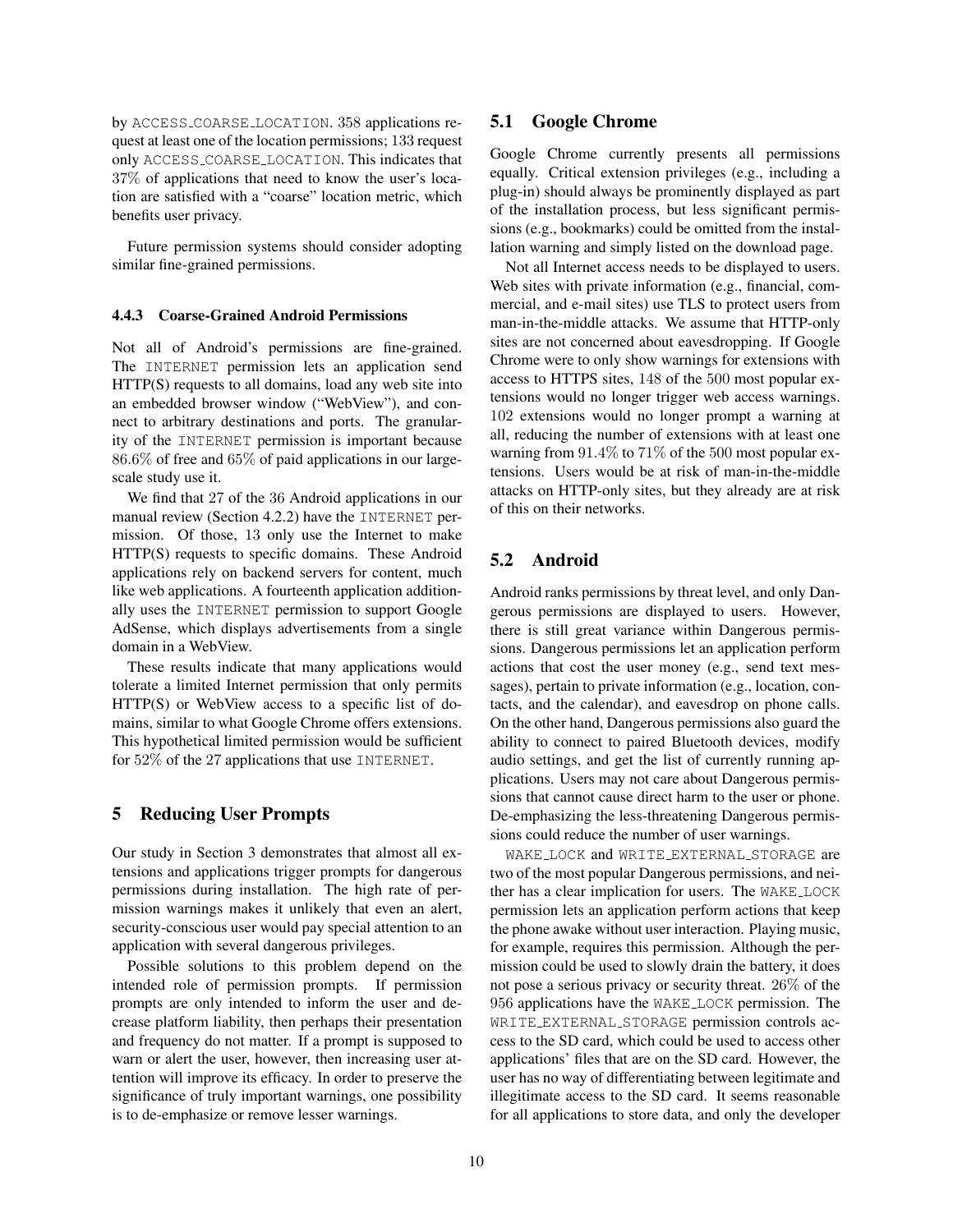knows whether to use internal or external storage. 35.7% of the 956 applications have this Dangerous permission.

INTERNET is the most popular permission. The higher prevalence of the INTERNET permission in free applications and past work [5] indicate that free applications commonly use the Internet to contact advertisers. Section 4.4.3 suggests enabling applications to request access to a specific list of web domains. Accordingly, the Android Market could display a less severe warning for applications with limited Internet access than for applications with the full INTERNET. The warning could further notify the user if a known advertising domain is included in the specific domain list.

### 6 Related Work

Google Chrome Extensions. When Barth et al. introduced the Google Chrome extension permission system, they conducted a motivating analysis of 25 Google Chrome extensions [2]. However, their sample set is too limited to be definitive. Google employees authored 9 of the 25 extensions, and the extension platform had only been public for a few weeks prior to their study. The results of our large-scale evaluation of Google Chrome extensions show that their small-scale study overestimated the prevalence of extension privileges. Guha et al. [8] performed a concurrent, short study of the permissions used by Google Chrome extensions, although they do not study the effect of popularity. We provide a significantly more detailed discussion of extension privileges.

Android Applications. Barrera et al. [1] analyze the permissions requested by 1, 100 free Android applications. They primarily focus on the structure of the permission system; they group applications together using a neural network and look for patterns in permission group requests. They note that 62% of the applications collected in December 2009 use the INTERNET permission. Significantly more applications in our data set use the INTERNET permission, which is possibly due to changes in applications over time. We also provide data that can be used to evaluate two of their proposals for changes to Android permissions. First, they suggest that applications should be able to simultaneously request multiple permissions with wildcards (e.g., android.permission.SMS.\*). Our Google Chrome survey shows that developers often use wildcards to request excessive privileges, and our Android study shows that the majority of applications do not need access to all permissions in a group. Next, they propose that the INTERNET permission should support specific domain lists. A manual review finds that 14 of 27 applications with the INTERNET permission would indeed be satisfied with access to a list of specific domains.

Researchers at SMobile present a survey of the permissions requested by 48, 694 Android applications [18]. They do not state whether their sample set is composed of free applications, paid applications, or a combination. They report that 68% of the applications in their sample set request enough permissions to be considered "suspicious." We similarly find that applications have high privilege requests. They also report with alarm that 9 applications request access to the BRICK permission, which can be used to make a phone non-operational. However, this is a Signature permission; it is only available to a very small number of applications signed by the device manufacturer. We find that a surprising number of applications request Signature and SignatureOrSystem permissions, given that most applications are unable to actually use these permissions.

Kirin [6] is a tool that evaluates the security of an Android application. It compares the application's requested permissions to a set of permission rules. They propose several rules and test them against 311 applications. Their rules are specific enough to only flag a small number of the applications in our set, but we did not check to see whether the applications are malicious.

User Warnings. We consider whether installation warnings are of value to security-conscious users. Other researchers have examined the best way to visually display installation permissions to users [17] but not examined the frequency of prompts in install-time permission systems. Warning science literature indicates that frequent exposure to specific warnings, especially if the warnings do not lead to negative consequences, drastically reduce the warnings' effectiveness [11, 15]. Other researchers have shown that browser warnings for phishing sites and invalid SSL certificates are ignored by most users [4, 16]; it is possible that even infrequent permission installation warnings will be ignored.

LUA. Windows users can reduce application privileges by running Windows as a low-privileged user account (LUA). While in LUA mode, all applications have reduced privileges. When an application wants to perform a task that requires administrative privileges, Windows presents the user with a prompt for approval. Unlike the application permission model discussed in this paper, only two security modes are available (user or administrative). Furthermore, in practice, users run in administrative mode all the time, thereby granting the system's full privileges to applications [12].